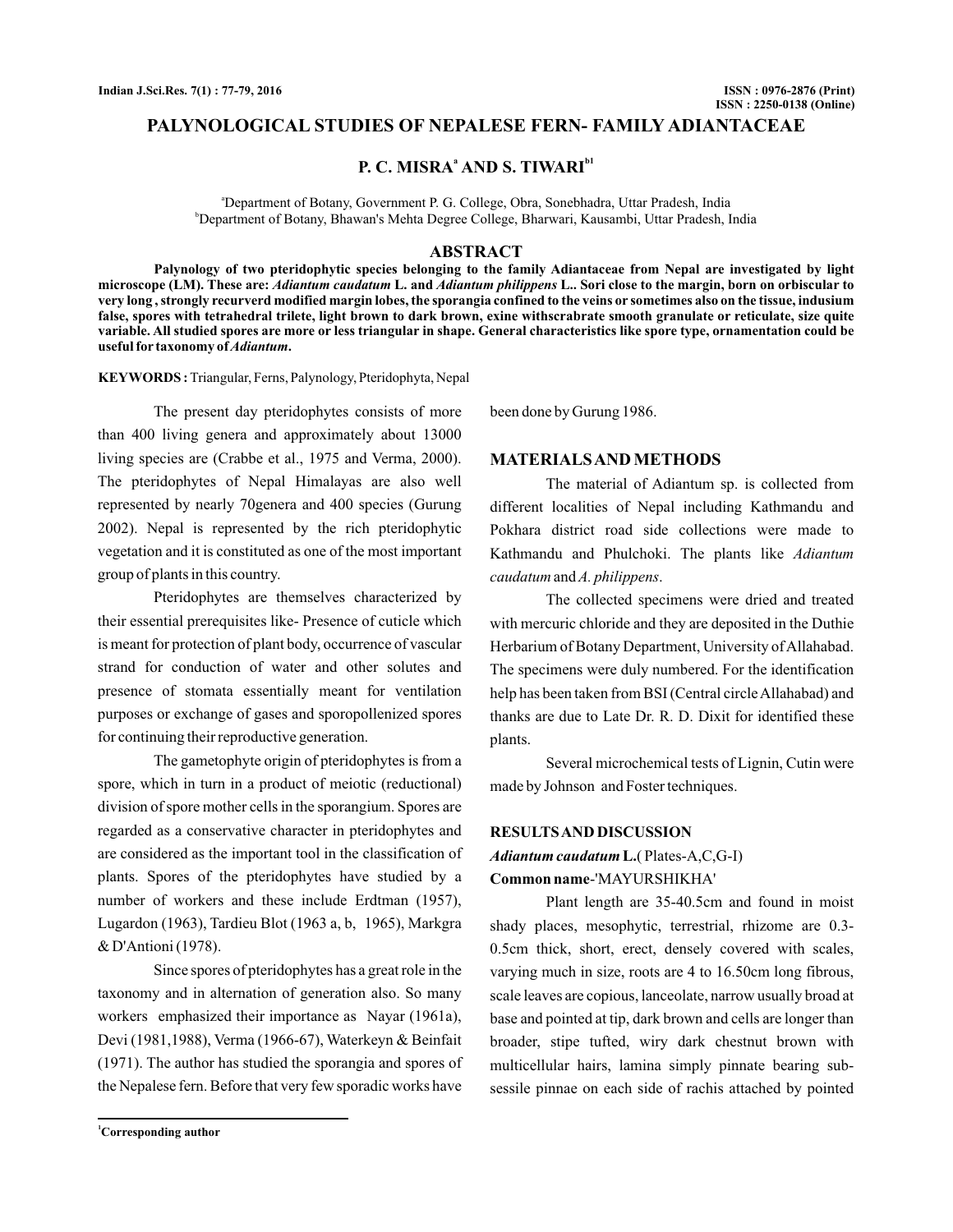#### **MISHRA AND TIWARI : PALYNOLOGICAL STUDIES OF NEPALESE FERN- FAMILY...**



**Plate No. 1.**

A. Pinnules showing Sporangial attachment Adiantum caudatum. **B. Pinnules showing Sporangial attachment Adiantum philippense. C.** Sporangia of Adiantum caudatum X 40.

**D,E,F. Spores of A. philippens X 40. G,H,I. Spores of Adiantum caudatum X 40.** *A. philippens Adiantum caudatum*